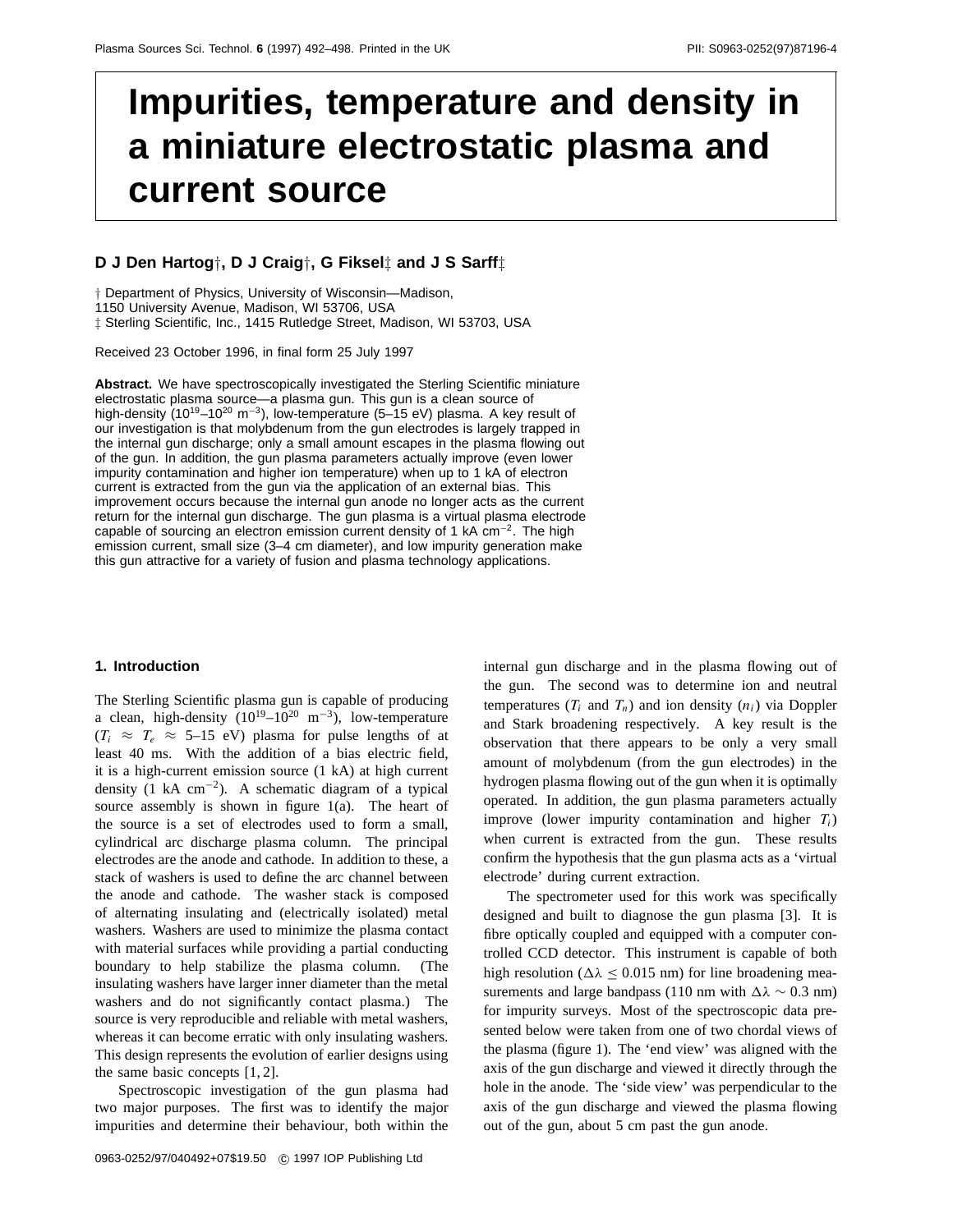

**Figure 1.** Overall view of the (a) plasma source and (b) test chamber, including placement of the side and end views used for spectroscopic measurements.

## **2. Impurity survey**

## **2.1. Bright emission lines**

Table 1 is a catalogue of the bright ultraviolet and visible emission lines identified in the variety of gun plasmas that were produced. Figure 2 shows typical spectra from 200 to 300 nm and 300 to 400 nm. The low-*Z* impurities boron, carbon, and nitrogen come mostly from the boron nitride spacer washers inside the gun, while the metal impurities come from the internal gun electrodes and metal spacer washers. The bright lines observed all came from neutral to doubly ionized impurity ions. More highly ionized species did not appear to be present; the bright triplets of B IV at 282 nm and C V at 227 nm were notably absent even though the electron temperature (5 to 20 eV, depending on gun operation) was high enough to produce such ions. We speculate that particle confinement time in the gun plasma is not long enough to allow the impurities to reach the more highly ionized states.

The majority of gun operations has been with molybdenum electrodes and washers; it was operated with copper electrodes and washers for a short time to quantify how deleterious the increased sputtering coefficient of copper was to gun operation. Most of the data presented in this section were taken by integrating (with the CCD detector) the line emission over the entire gun discharge. A single monochromator with a photomultiplier tube was also used to measure the time variation of a few specific lines during a gun discharge.

**Table 1.** Bright UV and visible emission lines in gun plasmas.

| Bright lines (nm)         |
|---------------------------|
| 434.047, 486.133, 656.3   |
| 345.129                   |
| 206.578, 206.723          |
| 283.671, 283.760, 514.516 |
| 229.687                   |
| 500.515, 567.956          |
| 324.754, 327.396          |
| 224,700                   |
| 379.825, 386.411, 390.296 |
| 281.615, 281.744          |
| 233.093                   |
|                           |

## **2.2. Molybdenum electrode guns**

Several different molybdenum electrode gun configurations were examined spectroscopically, but no large difference in the behaviour of impurities was observed. Instead, the most striking result is the substantial difference in character between the spectra recorded with the end view from those recorded with the side view (figure 2). All of the impurity features are greatly suppressed in the side view compared to the end view. In particular, note that the Mo I and Mo II lines are not even visible on the side view spectra in figure 2, while the same lines are clearly apparent in the end view. Some of this difference is due to the fact that the end viewing chord integrates over the emission from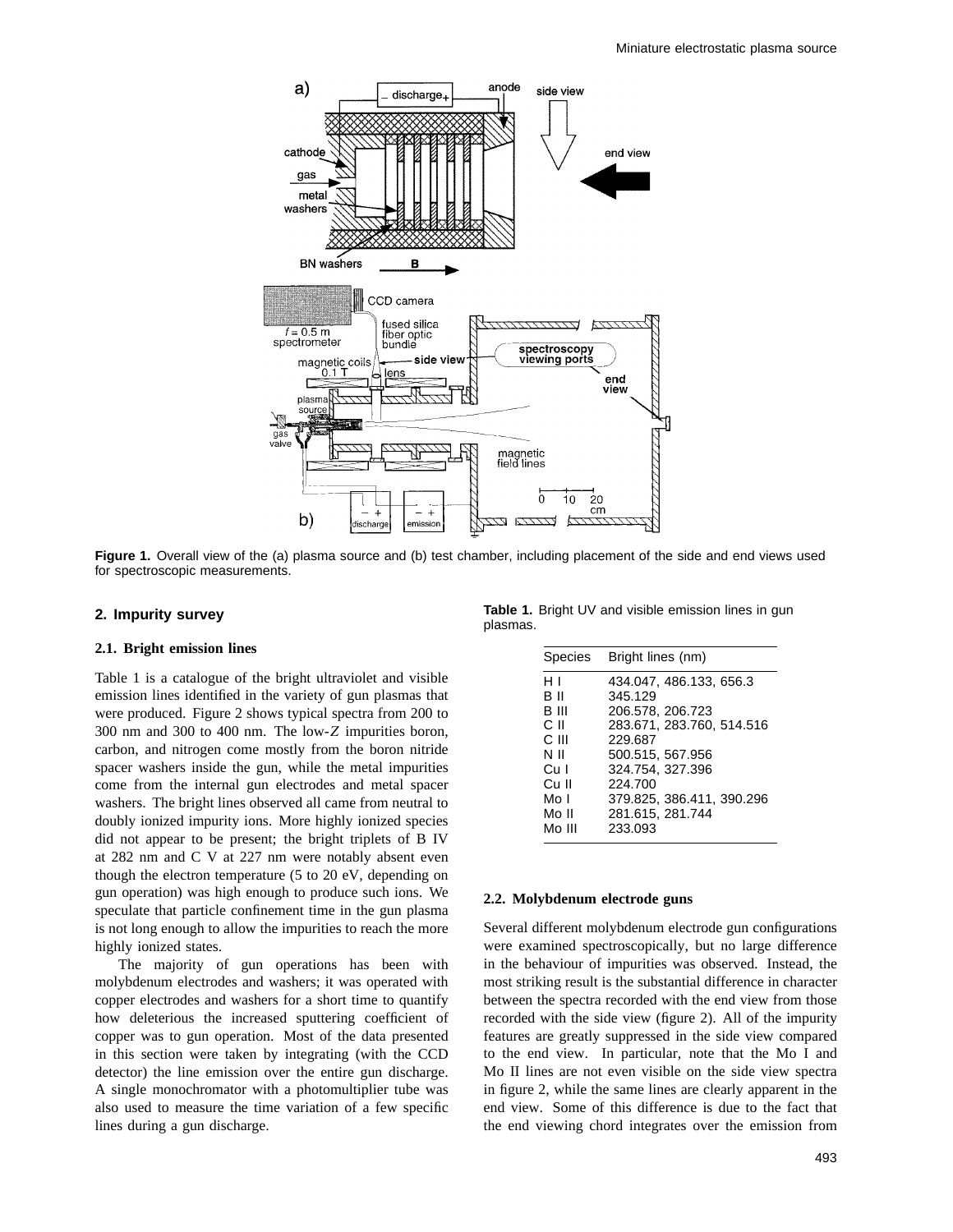

**Figure 2.** Comparison of relative impurity levels in the internal gun plasma (end view) and plasma flowing out of the gun (side view). (a) Spectrum from 200 to 300 nm, (b) from 300 to 400 nm.

a much larger volume of plasma than the side viewing chord. The plasma inside the gun seen by the end view is also more dense than that seen by the side view. The magnitude of these effects can be roughly estimated by comparing the ratios of the H*β*, B III, C II, and C III line emission from the side view to that from the end view. These ratios are typically about 10%, implying that Mo line emission seen by the side view could be reasonably expected to be about 10% of that seen by the end view. In fact, the Mo I emission is  $\leq 0.5\%$  of that seen by the end view, while the upper bound on the Mo II emission ratio is even smaller  $(\leq 0.2\%)$ . There are at least two nonexclusive explanations for this behaviour. First, sputtering of molybdenum may be more severe at the gun cathode than the anode because the cathode suffers ion bombardment while the anode draws only electron current. Thus the plasma surrounding the cathode (which is clearly seen by the spectrometer in the end view) may be more heavily contaminated since it is close to the source of molybdenum. Second, the molybdenum in the internal gun plasma may be partly 'trapped' so that it does not flow out of the gun with the external plasma stream. This trapping at the cathode may be simply that most of the molybdenum atoms sputtered off the cathode quickly ionize and fall back onto the cathode.

Operation of the plasma gun can be degraded if too much current is forced to flow in the internal discharge

and/or if too little hydrogen gas is supplied to fuel this discharge. When the gun is operated in these conditions, the overall level of impurity line emission increases and can become very large if the discharge is severely undergassed or if the internal current density greatly exceeds 1 kA  $cm^{-2}$ (this may be the current density limit for this type of gun).

When the plasma gun is operated as an electron current source by application of a voltage bias between the gun and some distant current collector (e.g., a vacuum vessel wall), the plasma inside the gun acts as a virtual electrode. This type of operation does not raise impurity contamination of the plasma and may actually lower impurity contamination below that achieved during operation of the gun as a simple plasma source. Figure 3 contains a comparison of impurity line emission intensity obtained during 'baised' operation (electron current being extracted) and 'unbiased' operation. The first three sets of datapoints on the left side of the graphs are from unbiased operation of the gun; the optimum discharge current of about 1000 A lies between the point at medium current point at 820 A and the high-current point at 1120 A. Note that impurity contamination of the plasma begins to rise significantly at the high discharge current. The second set of three datapoints on the right side of the graphs is from biased operation of the gun, with the internal discharge current at the optimum of about 1000 A. In general, impurity levels decrease or remain unchanged at the low  $(40 \text{ V}, 550 \text{ A})$  and optimum  $(85 \text{ V}, 900 \text{ A})$ bias settings, but dramatically increase at the overbias point (115 V, 1030 A). Figure 4 clearly illustrates the change in character of the impurity spectra between optimum and overbiased cases. At optimum bias settings and below, the plasma in the internal discharge acts as a 'virtual electrode'; the plasma is the source of the electron emission current extracted from the gun by the external bias. Beyond the optimum bias point the electron emission from the internal gun plasma saturates and all additional emission current comes directly from the metal electrodes in the gun (thus the large increase in the molybdenum lines as metal is sputtered from the surface). We speculate that the decrease in impurity line emission upon the application of bias is caused by the removal of the gun anode from the current return path. All of the electron current from the internal discharge is drawn out of the gun by the bias and returned through the vacuum vessel walls. This minimizes the interaction of the gun plasma with the anode surface and reduces impurity emission.

#### **2.3. Time variation of specific impurity lines**

Examination of the time variation of specific impurity lines with a monochromator and photomultiplier tube reveals why 'overbiasing' the gun beyond the plasma electron emission saturation point causes such a dramatic increase in impurity contamination of the gun plasma. Figure 5 shows Mo II line intensities for several gun discharges (Mo I and Mo II are similar), as recorded from the side view. The Mo II line intensity is very similar for the 'no bias' and 'optimum bias' discharges, but exhibits dramatically different behaviour during the 'overbiased' discharge. Upon termination of the internal gun current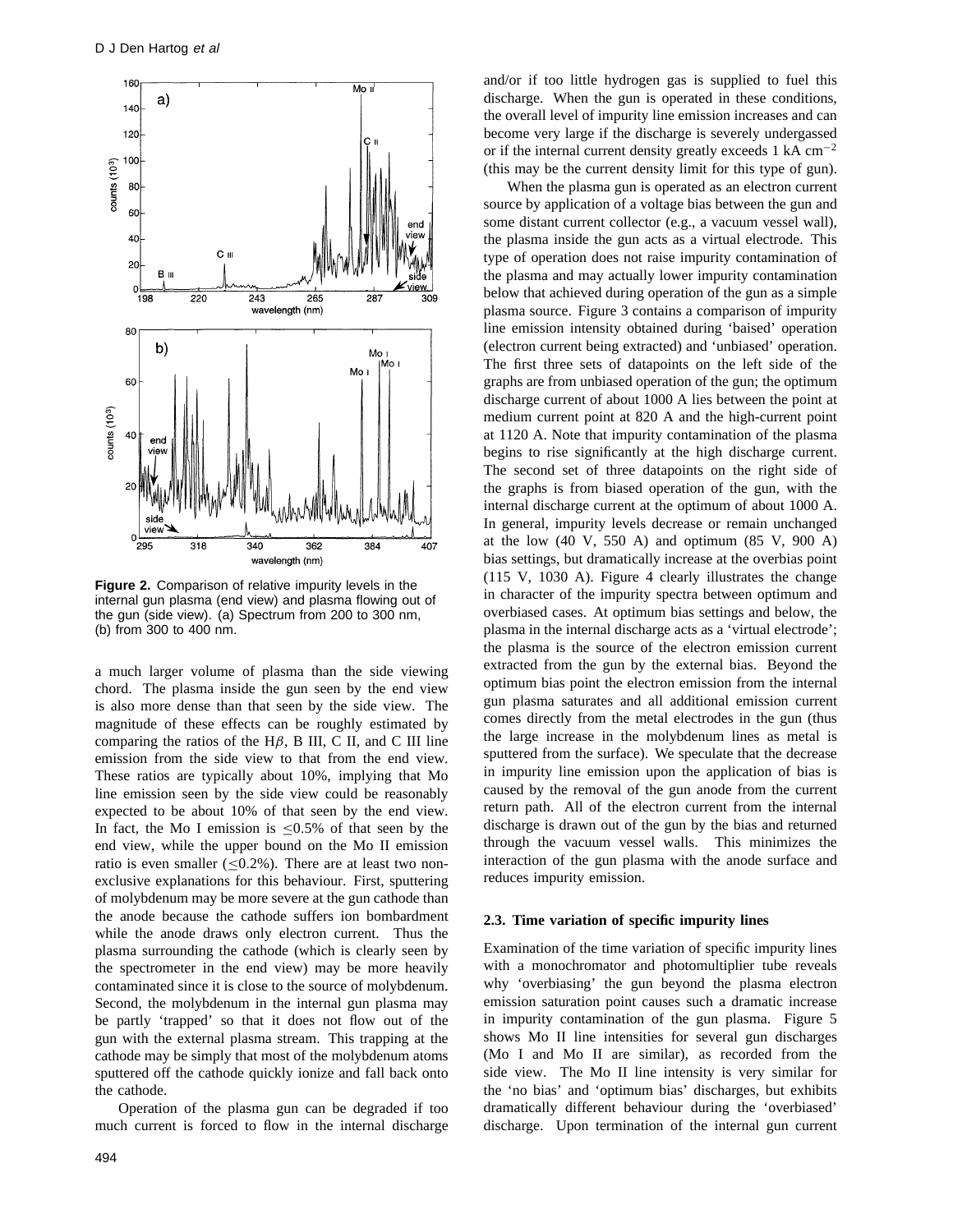

**Figure 3.** Comparison of impurity line emission intensity while varying internal gun discharge current and current extraction bias. (a) Side view and (b) end view.



**Figure 4.** Comparison of relative impurity levels with gun at optimum current extraction bias level (lower trace) and in 'overbias' condition (upper trace). These data are from the side view position.

(which occurs at 3 ms and is controlled by a pulse forming network), the Mo II line intensity immediately saturates the detector during the overbiased case. Substantial 'extracted current' also continues to flow beyond 3 ms. This does not occur in the unbiased or optimally biased cases. It seems reasonable to conclude that the extracted current that continues to flow after the internal gun discharge during



**Figure 5.** Comparison of the Mo II light intensity for no current extraction bias on the plasma gun, optimum bias, and overbias. Also shown is the internal gun discharge current and extracted current for the overbias case.

the overbiased case is being drawing directly from the molybdenum anode of the plasma gun, rather than from the virtual electrode formed by the plasma inside the gun. In fact, this situation clearly illustrates the advantage of a plasma virtual electrode over a real metal electrode. The virtual electrode provides clean emission of the highdensity electron current, whereas surface erosion of a metal electrode contaminates the plasma and surrounding surfaces and eventually results in electrode failure when sufficient erosion has occurred.

As the current extraction bias is raised, it may be possible to sensitively determine the point at which overbias is about to occur by spectroscopically monitoring the metal contamination of the plasma flowing out of the gun. Note from figure 5 that the Mo II emission intensity during the gun discharge (0 to 3 ms) is larger for the overbias case than for optimum or no bias. This implies that some fraction of the extracted current is being drawn from the molybdenum anode even during the gun discharge, a situation that should be avoided since it leads to current extraction from the metal anode following the termination of the internal gun discharge. We have found that this problem can be somewhat mitigated by active control of the current extraction bias. If this bias is turned off immediately after the termination of the internal gun current, then large amounts of current will not be extracted from the molybdenum gun anode. However, such control does not prevent extraction of the fraction of the current that is drawn from the molybdenum anode during the gun discharge; this can only be remedied by lowering the extraction bias to the optimum level.

## **2.4. Copper electrode gun**

The molybdenum electrodes and washers in the plasma gun were replaced with copper equivalents for a short operational period. Copper differs from molybdenum in two important ways: (1) the thermal conductivity is higher and (2) the surface sputtering threshold is lower. Higher thermal conductivity of the electrodes and washers is advantageous in that the surface heat load generated by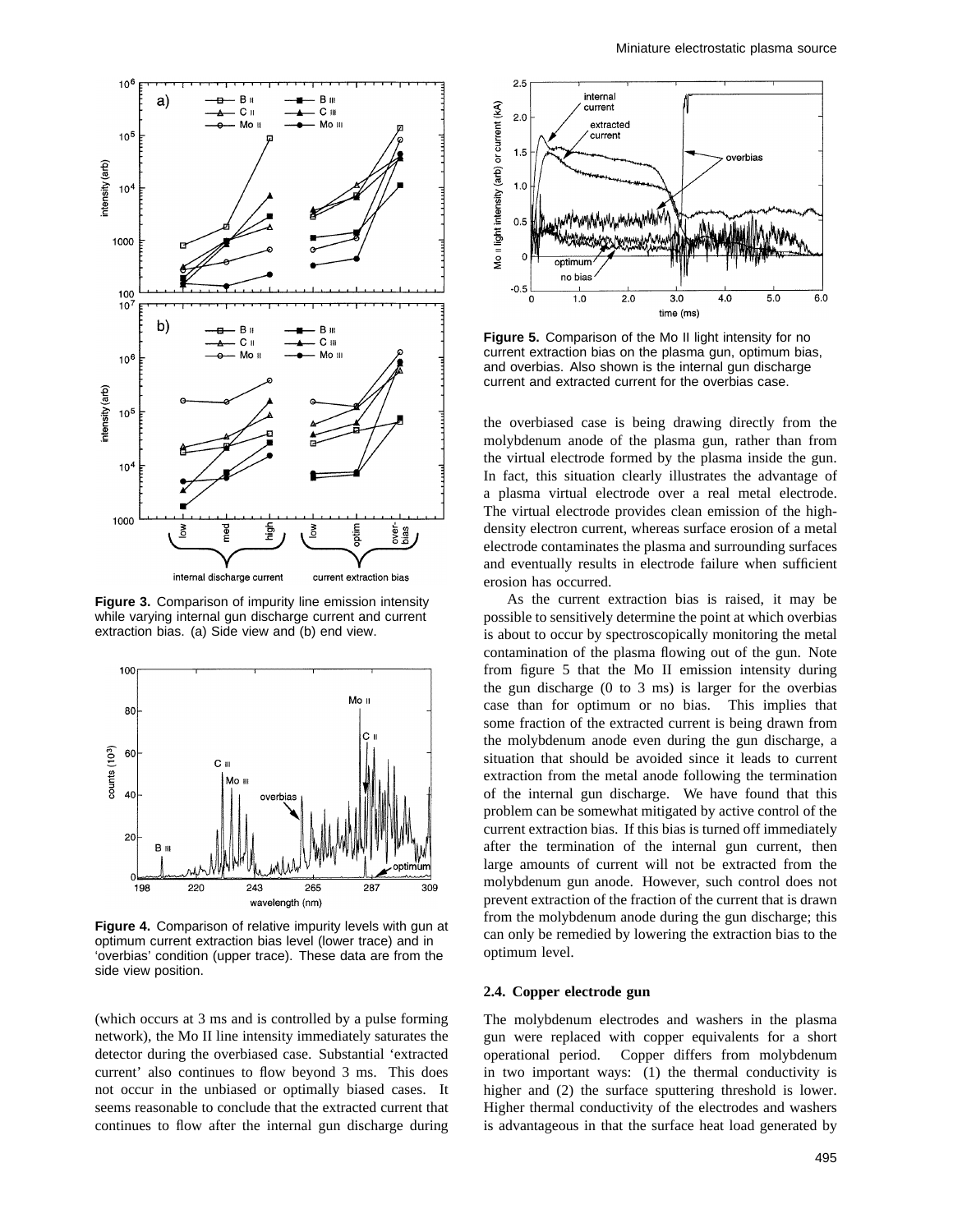operation of the internal gun discharge can be drawn away and dissipated more effectively. However, an increase in erosion of the surface inevitably leads to increased impurity contamination of the plasma. Copper lines were observed to be bright in both the end and side views. Especially striking was the high relative brightness of these lines viewed from the side compared to the end. This is unlike the behaviour of the molybdenm lines shown in figure 2, where the Mo I and Mo II lines are so weak in the side view that they are almost invisible. It is likely that the electron current drawn to the copper gun anode erodes significantly more metal than the same current drawn to a molybdenum anode. These copper ions are not trapped in the same way that metal ions are trapped at the cathode, but instead flow out of the gun with the plasma stream.

Visual inspection of the copper electrodes and washers following a total of approximately 100 3 ms gun pulses revealed that substantial erosion of all plasma facing surfaces had taken place. The same inspection of molybdenum components after thousands of gun pluses reveals minimal surface damage and erosion. We have concluded that the gun electrodes and washers must be made from a refractory metal with a low sputtering coefficient.

# **3. Emission line broadening**

# **3.1. Thermal and Stark broadening**

The two emission line broadening mechanisms useful for diagnosing the gun plasma are thermal and Stark broadening [4]. Thermal broadening arises from the Doppler shift caused by thermal particle motion, a Maxwellian velocity distribution giving rise to a Gaussian line profile. The B III line at 206.578 nm was used to measure ion temperature in the gun plasma because it is intrinsically bright, the line profile is dominated by thermal broadening, and it is isolated from any interfering spectral lines. In addition, the B III ions, since they were the highest ionization state of boron observed, should be reflective of conditions in the highest-temperature region of the gun plasma. The impurity ion–majority ion equilibration time for this high-density  $(10^{20} \text{ m}^{-3})$ , low-temperature  $(10 \text{ eV})$ plasma is short, approximately 1  $\mu$ s. Even given what must be a very short particle confinement time in the gun plasma, the impurity ions should be near equilibrium to the majority species.

Stark broadening, also called pressure or collisional broadening, arises from the influence (via electric field) of nearby ions upon the emitting atom. Most useful for our purpose of estimating ion density of the gun plasma was a measurement of the Stark broadening of H*β* at 486.133 nm because the FWHM of this profile is approximately equal to  $0.040n_i^{2/3}$ , with ion density in  $10^{20}$  m<sup>-3</sup> [4]. Although not strictly correct, for our purposes we approximated the Stark broadening of this line with a Lorentzian profile. Since the effects of thermal and Stark broadening are combined and neither was dominant for the H*β* line emitted from the gun plasma, the data were fitted with a Voigt function. Furthermore, the H*β* emission is not spatially localized but

496

originates from the entire volume of the gun plasma and thus represents some sort of spatial average.

Two operational details should be mentioned. First, the B III line brightness was enhanced for this dataset by fitting the gun with a boron nitride spacer washer with a smaller inner diameter (similar to the inner diameter of the molybdenum washers, see figure 1(a)). This did not appear to affect operation of the gun. Second, the B III line profile was recorded by the spectrometer during the latter part of the gun discharge, skipping the first millisecond in order to avoid recording behaviour during the period in which the boron was reaching ionization equilibrium. The H*β* line emission was recorded over the entire 3 ms gun discharge, but care was taken to stop collecting light at the end of the discharge since the afterglow plasma that persisted 3 ms after the gun discharge produced a substantial amount of H*β* light.

#### **3.2. Ion temperature and density measurements**

Two important observations summarize the B III measurements: upon application of the current extraction bias, the ion temperature doubles and the line brightness drops significantly. The current extraction bias seems to both heat the gun plasma and reduce the impurity level. The results from measurements of the broadening of the H*β* are not as easy to summarize. In general, the ion density is quite high, in the range of  $10^{20}$  m<sup>-3</sup>. This is in agreement with probe measurements of the plasma density [2]. The hydrogen neutral atom temperature is in the order of 1 eV.

Specific ion temperature measurements are illustrated in figure 6. The end view shows  $T_{i\parallel}$  going from 12 to 24 eV upon the application of bias, while  $T_i$  from the side view goes from 7 to 15 eV. In both cases the line brightness recorded by the spectrometer dropped significantly upon the application of bias. This decrease does not appear to be simply an ionization to B IV, as the characteristic lines of that ion did not appear upon the application of bias. Some of the difference may be due to density changes in the plasma, but most likely it is simply a further indication that current extraction bias reduces the impurity content of the gun plasma. Note that in figure 6 (and in figures 7 and 8) the ordinate is in photoelectron counts; thus each data point shown on the graph represents the actual number of counts recorded in a spectrometer channel. Since the number of counts recorded in each channel is large, the statistical (Poisson) error bars are smaller than the cross used to mark the data points. Resulting absolute uncertainties for the ion temperature measurements are less than a few tenths of an eV.

Note that there appears to be a statistically significant enhancement of the light level in the spectrometer channels on the long-wavelength side of the end view Doppler broadened spectrum (figure 6(b)). This feature was always present and was most apparent in spectra taken in an 'offset' end view (figure 7) in which the spectrometer was in the end view location, but was shifted very slightly so as not to view the plasma in the internal gun discharge. We speculate that this may be a manifestation of directed flow of ions (with about 10 eV of kinetic energy) away from the spectrometer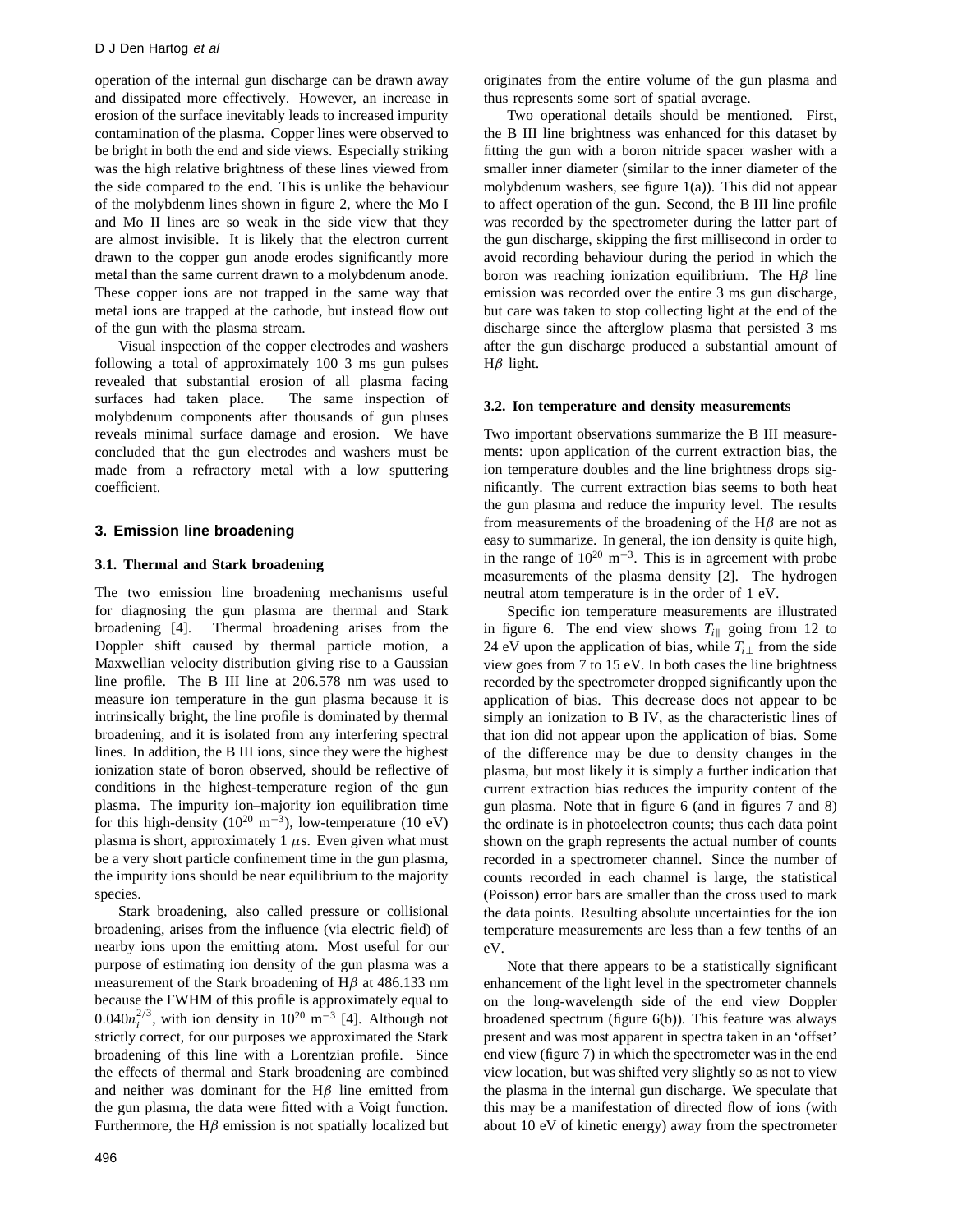

**Figure 6.** Comparison of the Doppler broadened profiles of the 206.58 nm B III line from the (a) side view and (b) end view.



**Figure 7.** The Doppler broadened profile of the 206.58 nm B III line from the 'offset' end view,  $T_i = 14.7$  eV. Note the clear presence of a non-Maxwellian feature on the long-wavelength side of the spectrum.

and toward the gun, but we do not understand the source or the mechanism.

Figure 8 presents specific measurements of the H*β* line profile. In the side view of the plasma from the gun,  $T_{n\perp}$ increases and  $n_i$  decreases when bias is applied. Both fits in figure 8(a) are quite good, so the values of ion density quoted on the figure are probably accurate to within a factor of two. In the end view, both  $T_{n\parallel}$  and  $n_i$  appear to decrease



**Figure 8.** Comparison of the Voigt profiles of the H*β* line from the (a) side and (b) end views, with and without current extraction bias.

when bias is applied to extract current, although changes are small and the fits are not as good, possibly because this view involves substantial spatial averaging.

## **4. Summary**

The major impurities in the gun plasma are boron, carbon, and nitrogen from the boron nitride washers and molybdenum from the metal electrodes. The plasma flowing out of the gun is largely uncontaminated by molybdenum; it appears to be trapped in the internal discharge. Typical plasma parameters are ion temperatures of 10 to 20 eV with ion densities in the order of  $10^{20}$  m<sup>-3</sup>. When a voltage bias is applied between the gun and some distant current collector, the plasma inside the gun acts as a virtual electrode, sourcing up to 1 kA of electron current. Application of current extraction bias removes the gun anode from the current return path and has two positive effects: the ion temperature doubles and the line brightness drops, indicative of ohmic heating and reduced impurity content.

#### **Acknowledgments**

This work was supported by the United States Department of Energy. The authors are grateful for the assistance and support of D J Holly, T W Lovell, S Oliva, S C Prager, and M Thomas.